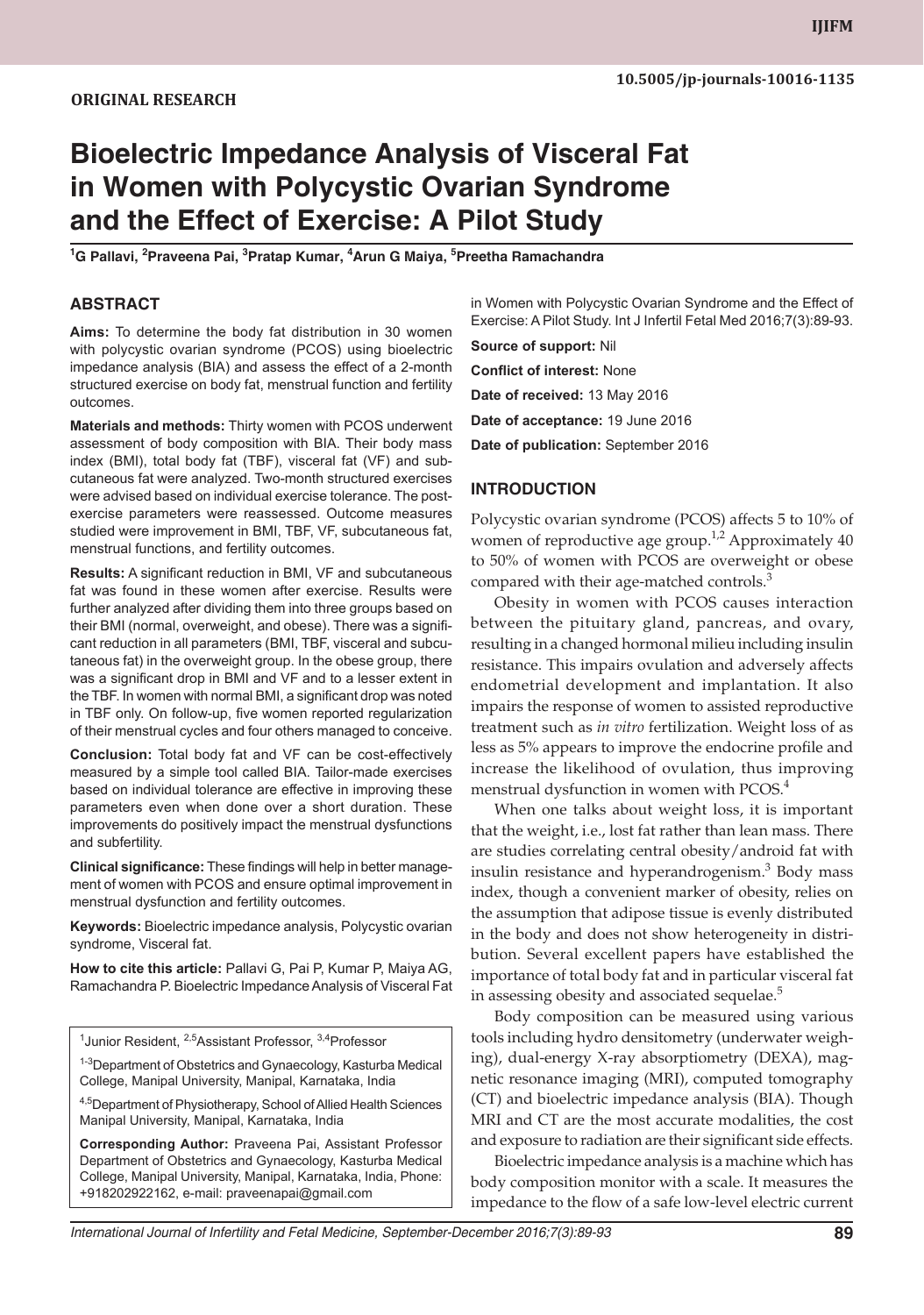through the body fluids and determines the amount of TBF, VF, and subcutaneous fat. Bioelectric impedance analysis is simple, easy, fast, noninvasive and reasonably accurate measure of body fat.

To the best of our knowledge, this is the first study assessing VF distribution by BIA and correlating the effect of structured exercise on this parameter in an Indian population.

## **MATERIALS AND METHODS**

It is a prospective exercise interventional study over a period of 9 months (July 2014–March 2015) conducted at the Department of Obstetrics and Gynecology along with Department of Physiotherapy of a teaching hospital. All women who presented to the gynecology clinic with oligo-ovulation underwent an ultrasound scan (transvaginal or transabdominal, if unmarried) to look for ovarian morphology. Women with polycystic ovarian morphology (more than 12 follicles <10 mm in one or both ovaries or ovarian volume >10 mL in one or both ovaries) had their blood sugar and thyroid status tested. Anyone with glucose intolerance and thyroid dysfunction were excluded from the study. Women who were already on dietary restrictions or were using medications for weight loss were also excluded from the study. This way, 30 women were recruited into our study. We used recently recommended NIH workshop criteria<sup>6</sup> to classify our subjects into four phenotypic groups as given below:

- 1. Androgen excess + Ovulatory Dysfunction
- 2. Androgen Excess + Polycystic Ovarian Morphology
- 3. Ovulatory Dysfunction + Polycystic Ovarian Morphology
- 4. Androgen Excess + Ovulatory Dysfunction + Polycystic Ovarian morphology.

Only those women who presented with features of clinical hyperandrogenism were to be screened with androgen levels (with a view to reducing costs). Incidentally, all 30 women who were recruited for the study belonged to NIH group. $3$ 

After recruitment, the subjects were referred to the Department of Physiotherapy. Here, the baseline characteristics were measured, which included height, weight, BMI, TBF, VF and subcutaneous fat, using the BIA machine. After this, each subject's exercise tolerance was tested using Bruce protocol\*. The subjects were advised to do these exercises three times a week. Data was collected at baseline and again after 2 months of exercise. Ethics approval was taken from the Institutional Research Committee.

## **Statistical Analysis**

Data was analyzed using Statistical Package for the Social Science (SPSS) (version 20). Women were divided based on their BMI (WHO classification 2004) into three groups: Normal (18.5–24.9), overweight (25.0–29.9), and obese (30.0–39.9). Normality t-test indicated that the fat distribution showed normality as per Bell's curve and hence, parity test was used to test the differences in preand postintervention parameters. All data are presented as mean  $\pm$  SD. Paired sample t-test was performed. A p-value of <0.05 was considered significant.

## **RESULTS**

Tables 1 and 2 look at parameters in all 30 women as a single group. Tables 3 and 4 analyze the parameters after

|                |                                |                                                        |                     | Paired t-test |              |  |
|----------------|--------------------------------|--------------------------------------------------------|---------------------|---------------|--------------|--|
| $n = 30$       | Preexercise values (Mean ± SD) | Postexercise values (Mean ± SD)                        | Differences in mean | t-value       | Significance |  |
| <b>BMI</b>     | $28.1 \pm 3.48$                | $26.8 \pm 2.8$                                         | $1.37\perp$         | 5.5           | 0            |  |
| Total body fat | $33.1 \pm 3.58$                | $30.3 \pm 6.06$                                        | 2.9 <sub>1</sub>    | 2.7           | 0.058        |  |
| Visceral fat   | $8.67 \pm 3.45$                | $7.83 \pm 2.92$                                        | 0.83                | 4.3           | 0            |  |
|                |                                | <b>Table 2:</b> Pre- and postexercise subcutaneous fat |                     | Paired t-test |              |  |
|                |                                |                                                        |                     |               |              |  |
| $n = 30$       | Preexercise values (Mean ± SD) | Postexercise values (Mean ± SD)                        | Differences in mean | t-value       | Significance |  |
| Trunk          | $28.0 \pm 4$                   | $26.0 \pm 3.54$                                        | $1.12\perp$         | 3.7           | 0            |  |
| Arms           | $46 \pm 4.55$                  | $41.6 \pm 5.89$                                        | 4.37 <sub>1</sub>   | 4.47          | 0.005        |  |
| Legs           | $44.6 \pm 6.05$                | $41 \pm 5.09$                                          | 3.55                | 4.73          | 0            |  |

**Table 1:** Pre- and postexercise BMI, VF, and TBF

\*Bruce protocol is an exercise tolerance test, used to monitor cardiac function in exercising subjects. In this, the subject is asked to walk on treadmill while cardiac function is monitored in the form of heart rate and blood pressure. The measurements continue while speed and inclination is increased every 3 minutes till the subject works to complete exhaustion. This estimates the maximal oxygen uptake of the subject calculated as a score known as VO<sub>2</sub> Max. VO<sub>2</sub> Max = 4.38 × T–3.9 where T is the total time of exercise completed (expressed in minutes and fractions, e.g., 5 minutes 30 seconds = 5.5 minutes). Based on this score, exercises are given for 2 months to each subject, which include warm up of 5 to 10 minutes, aerobic exercises for 30 to 45 minutes, and cool down or relaxation exercises for 5 to 10 minutes.

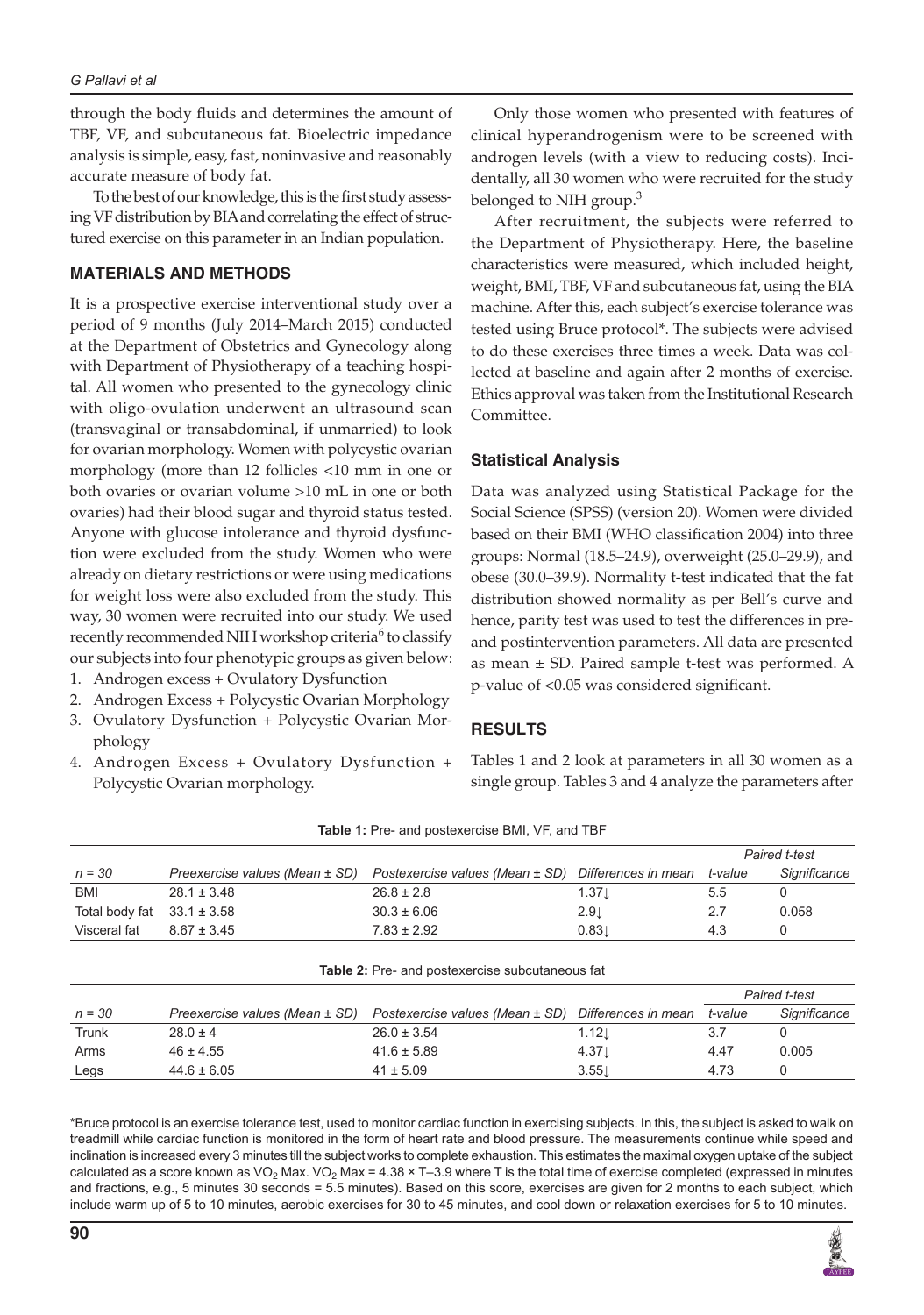*Bioelectric Impedance Analysis of Visceral Fat in Women with Polycystic Ovarian Syndrome and the Effect of Exercise*

| <b>Table 3:</b> Pre- and postexencise Bivit, TBF, and VF |            |                    |                     |                    |        |               |  |
|----------------------------------------------------------|------------|--------------------|---------------------|--------------------|--------|---------------|--|
| Categories<br>Normal $(n = 4)$                           |            | Preexercise values | Postexercise values | <b>Differences</b> |        | Paired t-test |  |
| Overweight $(n = 19)$<br>Obese $(n = 7)$                 |            | (Mean ± SD)        | (Mean ± SD)         | in mean            | t-test | Significance  |  |
| BMI ( $kg/m2$ )                                          | Normal     | $22.95 \pm 1.57$   | $22.85 \pm 0.59$    | 0.1                | 0.19   | 0.066         |  |
|                                                          | Overweight | $27.34 \pm 1.59$   | $26.17 \pm 1.24$    | 1.19               | 4.94   | $\mathbf{0}$  |  |
|                                                          | Obese      | $32.9 \pm 2.47$    | $30.4 \pm 2.77$     | $2.5\downarrow$    | 4.03   | 0.007         |  |
| Total body fat (%)                                       | Normal     | $28.47 \pm 2.77$   | $27.3 \pm 1.16$     | 1.1 <sub>l</sub>   | 1.37   | 0.047         |  |
|                                                          | Overweight | $32.5 \pm 2.64$    | $31.02 \pm 2.5$     | 1.47               | 4.49   | $\Omega$      |  |
|                                                          | Obese      | $37.15 \pm 3.19$   | $29.62 \pm 12.3$    | 7.5                | 1.76   | 0.127         |  |
| Visceral fat                                             | Normal     | $4.75 \pm 0.95$    | $4.75 \pm 0.95$     |                    |        |               |  |
|                                                          | Overweight | $7.74 \pm 1.4$     | $7 \pm 1.1$         | 0.737              | 3.44   | 0.003         |  |
|                                                          | Obese      | $13.43 \pm 3.41$   | $11.86 \pm 3.1$     | $1.57 \downarrow$  | 3.26   | 0.017         |  |
|                                                          |            |                    |                     |                    |        |               |  |

**Table 3:** Pre- and postexercise BMI, TBF, and VF

|  |  |  | Table 4: Pre- and postexercise subcutaneous fat |  |
|--|--|--|-------------------------------------------------|--|
|--|--|--|-------------------------------------------------|--|

| Categories<br>Normal $(n = 4)$<br>Overweight $(n = 19)$<br>Obese $(n = 7)$ |            | Preexercise values<br>(Mean $\pm$ SD) | Postexercise values<br>(Mean $\pm$ SD) | <b>Differences</b><br>in mean | Paired t-test |              |
|----------------------------------------------------------------------------|------------|---------------------------------------|----------------------------------------|-------------------------------|---------------|--------------|
|                                                                            |            |                                       |                                        |                               | t-test        | Significance |
| Trunk                                                                      | Normal     | $22.4 \pm 2.3$                        | $22.32 \pm 2.54$                       | 0.1                           | 0.146         | 0.155        |
|                                                                            | Overweight | $27.76 \pm 2.99$                      | $26.88 \pm 2.4$                        | 0.88                          | 2.42          | 0.026        |
|                                                                            | Obese      | $31.72 \pm 3.46$                      | $29.38 \pm 4.45$                       | 2.34                          | 4.57          | 0.004        |
| Arms                                                                       | Normal     | $41.08 \pm 2.27$                      | $35.97 \pm 6.01$                       | 5.1                           | 1.44          | 0.68         |
|                                                                            | Overweight | $44.90 \pm 2.94$                      | $42.34 \pm 2.4$                        | $2.56\perp$                   | 5.15          | $\Omega$     |
|                                                                            | Obese      | $50.67 \pm 5.64$                      | $42.42 \pm 10.38$                      | 8.24                          | 2.5           | 0.204        |
| Legs                                                                       | Normal     | $37.94 \pm 2.08$                      | $35.65 \pm 1.87$                       | $2.3\downarrow$               | 1.72          | 0.90         |
|                                                                            | Overweight | $42.81 \pm 3.99$                      | $40.63 \pm 3.42$                       | 2.17 <sub>1</sub>             | 6.18          | $\Omega$     |
|                                                                            | Obese      | $52.1 \pm 6.02$                       | $44.62 \pm 7.67$                       | $7.47\downarrow$              | 2.85          | 0.241        |

dividing women into three groups based on their BMI as explained earlier.

Table 1 illustrates the effect of exercise on BMI (expressed as  $\text{kg/m}^2$ ), VF (expressed as an absolute number), and TBF (expressed in %) in all the 30 subjects. Body mass index and VF showed significant difference, whereas reduction in TBF was not significant. The lowest BMI in the study was 21.1 kg/m<sup>2</sup> and the highest BMI was 36.6 kg/m<sup>2</sup>.

Table 2 analyses the effect of exercise on subcutaneous fat (expressed as an absolute number) measurement at three sites: Trunk, arms, and legs.

Table 3 correlates BMI, TBF, and VF before and after exercise in the three BMI groups. There were 4 women in normal BMI group (21.1–24.9), 19 in overweight group (25.0–29.2), and 7 in obese group (30.0–36.6). The mean age in all the three groups was similar.

Table 3 shows that the overweight and obese groups showed significant drop in BMI after exercise, but this was not the case in women with normal BMI. Total body fat showed a significant drop in the overweight group (p < 0.05) and to a lesser extent in the normal BMI group  $(p = 0.047)$ . The drop in obese group, though present, did not reach statistical significance. Visceral fat, on the contrary, showed a statistically significant improvement in both the overweight and obese groups.

Table 4 showed that exercise decreased the subcutaneous fat in all three groups. Overweight women appear to have fared the best, losing significant amount at all three sites. Obese women had a significant drop at the trunk but not at the other two sites. Normal BMI women also showed a drop but not reaching significance.

On follow-up, five of the subjects reported regularization of their menstrual cycles. All the five women belonged to the overweight group and had shown reduction in their BMI, TBF and VF. Four other women managed to become pregnant, three from the overweight group and one from the normal BMI group. (Of the overweight group, two subjects had reduction in BMI, TBF, and VF, one subject had reduction in VF only. One subject from normal group showed drop in subcutaneous fat at trunk only).

#### **DISCUSSION**

The association of PCOS with obesity is well established. There are various studies reiterating the effect of weight loss on menstrual dysfunction and fertility outcome.<sup>4</sup>

However, in our experience, women find it difficult to lose weight despite the advice about lifestyle changes. They often request medications to help with the weight loss. A systematic review<sup>7</sup> looked at 10 studies reporting dropout rates in lifestyle intervention programs for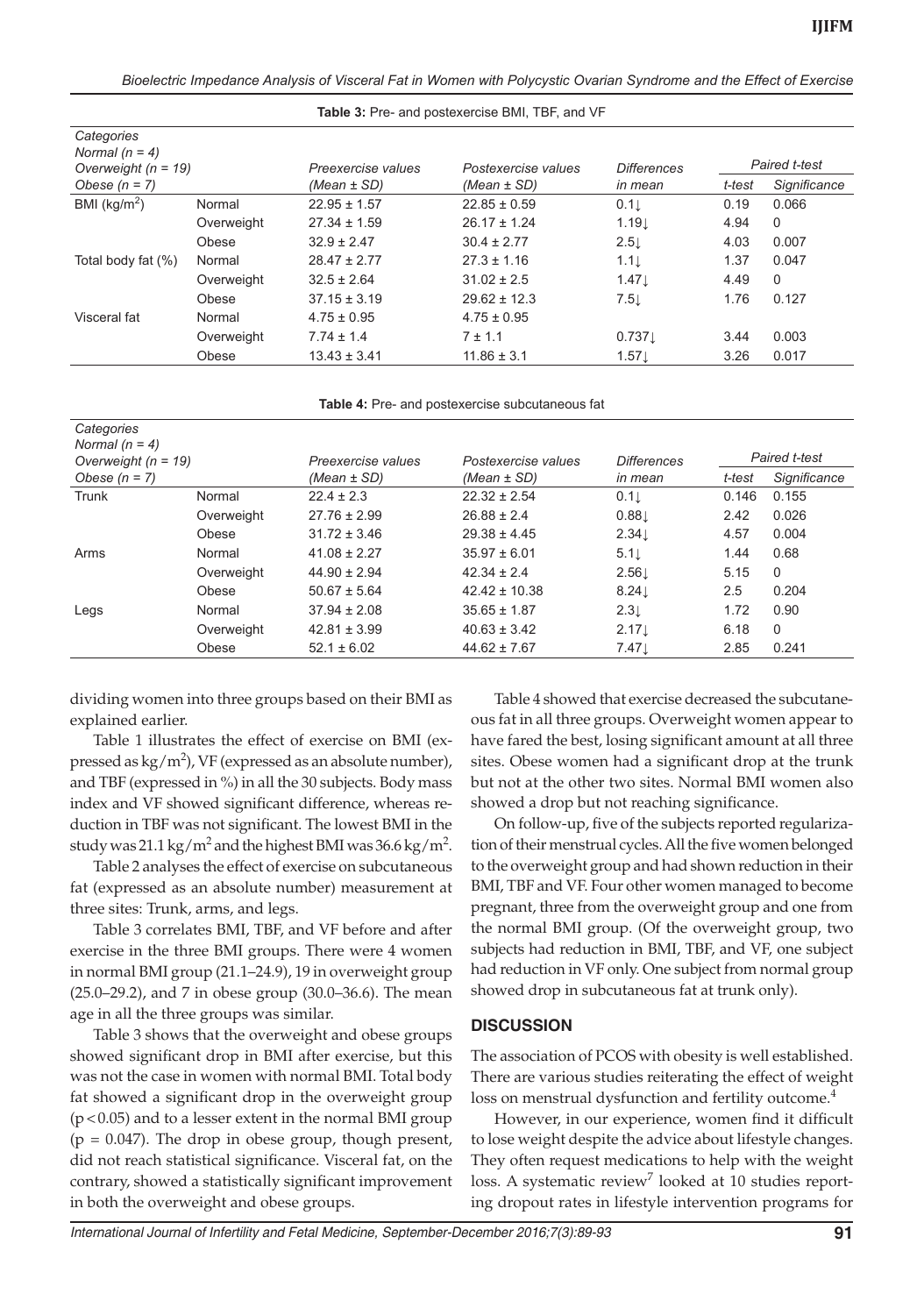#### *G Pallavi et al*

obese and overweight infertile women. They found a 24% dropout rate. One of the reasons suggested for this is that most of these programs include a fixed or personalized hypocaloric diet that is combined with an exercise regime, which the women may find difficult to adhere to. $8$  We therefore decided to steer clear of any dietary advice for our subjects.

We analyzed the body composition of 30 subjects and gave each of them tailor-made exercises based on their exercise tolerance. The mean TBF in normal, overweight, and obese groups was 28.5, 32.6 and 37.2% respectively. The normal range of TBF for women is between 21 and 33%.<sup>9</sup> As illustrated in Table 3, both overweight and obese groups had fat content in the higher range (32.6 and 37.6% respectively). After exercise the overweight group was more successful in reducing the TBF as compared with obese group. This may be explained by the fact that this group of women have a lower  $\rm VO_{2}$  Max because of which they cannot be given very rigorous exercises. The solution may perhaps be to advise then to continue the same exercises for a longer duration. In a similar study $10$  where PCOS and non-PCOS subjects were given a 12-week structured exercise, the authors concluded that insulin resistance, VF, and triglyceride levels showed improvement despite the absence of significant weight loss. They hence suggested that weight loss should not be the sole focus in an exercise regime for PCOS women.

We found that VF showed a statistically significant improvement in both the overweight and obese groups. The ideal VF in men and women differs. It also depends on the age and ethnicity. Hence, a cut-off figure is difficult to find in the literature. A Romanian study<sup>11</sup> used VF to identify metabolic syndrome in women with and without PCOS. They found that a VF (measured by BIA) of 7 had the best sensitivity (79.31%) and specificity (70.339%) for prediction for metabolic syndrome with a negative predictive value of 90%. In our study, the mean VF in the overweight group was 7.7 and in the obese group it was 13.4. Though we are not comparing like for like (Romanian ethnicity *vs* Indian), the values in our women appear to be high. The encouraging aspect was that even a short individualized exercise regimen was able to influence this in a positive way.

The subcutaneous fat also showed a decrease in all groups in all three sites after exercise. However, we did not find a consistent relationship between any group and any particular site. This is similar to the findings of a crosssectional study<sup>12</sup> where VF (assessed by CT) was found to be most strongly correlated with markers of metabolic dysfunction. Though some correlation was found with subcutaneous fat too, it was quite weak.

The limitations of this study are the small sample size and a short span of exercise regime.

## **CONCLUSION**

This pilot study shows that TBF and VF can be cost-effectively measured by a simple tool called BIA. They tend to be abnormal in the overweight and obese segment of women with PCOS. Tailor-made exercises based on individual tolerance are effective in improving these parameters even when done over a short duration. These improvements do positively impact the menstrual dysfunction.

## **CLINICAL SIGNIFICANCE**

These findings will help in better management of women with PCOS and ensure optimal improvement in menstrual dysfunction and fertility outcomes.

## **ACKNOWLEDGMENTS**

We would like to acknowledge the expertise provided by Dr Asha Kamath in statistical analysis of results. We would also like to thank Ms Sriharika and Ms Diane from physiotherapy department for assisting with BIA measurements and exercise advice.

### **REFERENCES**

- 1. Azziz R, Woods KS, Reyna R, Key TJ, Knochenhauer ES, Yildiz BO. The prevalence and features of the polycystic ovary syndrome in an unselected population. J Clin Endocrinol Metab 2004 Jun;89(6):2745-2749.
- 2. Clark AM, Thornley B, Tomlinson L, Galletley C, Norman RJ. Weight loss in obese infertile women results in improvement in reproductive outcome for all forms of fertility treatment. Hum Reprod 1998 Jun;13(6):1502-1505.
- 3. Gambineri A, Pelusi C, Vicennati V, Pagotto U, Pasquali R. Obesity and the polycystic ovary syndrome. Int J Obes Relat Metab Disord, 2002 Jul;26(7):883-896.
- 4. Pasquali R, Casimirri F, Vicennati V. Weight control and its beneficial effect on fertility in women with obesity and polycystic ovary syndrome. Human Reprod 1997 Oct;12 (Suppl 1): 82-87.
- 5. Tchernof A, Després JP. Pathophysiology of human visceral obesity: an update. Physiol Rev 2013 Jan;93(1):359-404.
- Dunaif A, Fauser BC. Renaming PCOS a two-state solution. J Clin Endocrinol Metab 2013 Nov:98(11):4325-4328.
- 7. Mutsaerts MA, Kuchenbecker WK, Mol BW, Land JA, Hoek A. Dropout is a problem in lifestyle intervention programs for overweight and obese infertile women: a systematic review. Hum Reprod 2013 Apr;28(4):979-986.
- 8. Palomba S, Giallauria F, Falbo A, Russo T, Oppedisano R, Tolino A, Colao A, Vigorito C, Zullo F, Orio F. Structured exercise training programme versus hypocaloric hyperproteic diet in obese polycystic ovary syndrome patients with anovulatory infertility: a 24-week pilot study. Hum Reprod 2008 Mar;23(3):642-650.
- 9. Gallagher D, Heymsfield SB, Heo M, Jebb SA, Murgatroyd PR, Sakamoto Y. Healthy percentage body fat ranges: an approach